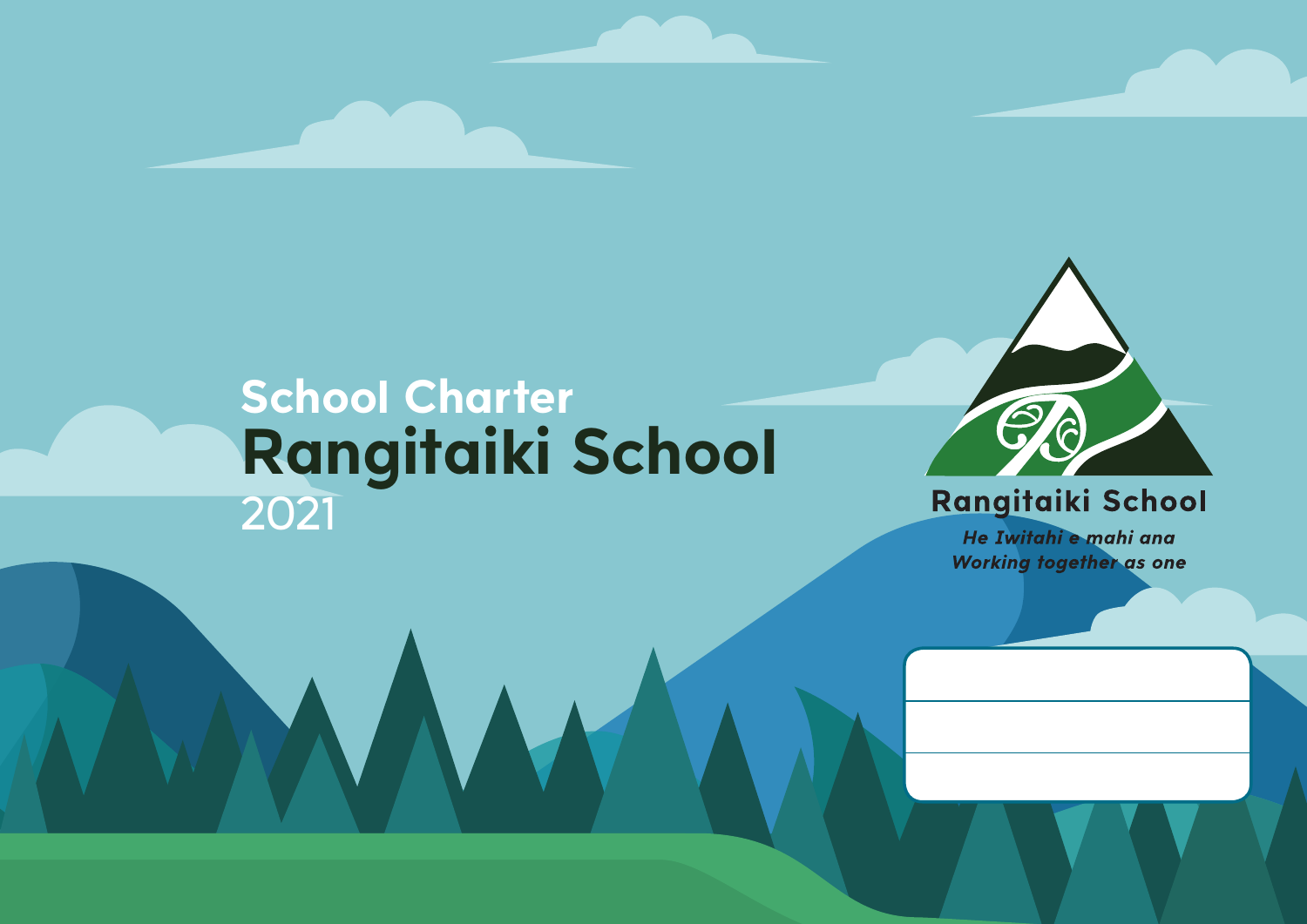The shape represents our maunga, our heritage and our foundation. Challenging us to strive for success.

**TERM 3**

**KEY COMPETENCIES VALU E**

**WLUES** 

RESPECT

**MANAGING** 

SELF

Key competencies and values flow through all curriculum areas and represent the Rangitaiki and Waipunga rivers

**TERM 2** 

TERM 1

#### **MY FUTURE**

New Goals **Technology** Digital Technology Hope for the Future Assessments • Celebrating Future Focussed • Design Where to Now? • Reporting Inquiry • Planning **TERM 4**

**MY WORLD**<br>National & International Geography **PARTICIPATION SOLUT SYSTEMS HARKAUTE** RESPONSIBILITY - KAWENGA. National & International Geography Map Reading • Flags • NZ History Landmarks • Saving Our Planet Solar System • Icons & Heroes Animals • Art • Ski Trip Cultures • Languages Global Issues

**RELATING TO OTHERS** 

<sup>T</sup>HINKIN<sup>G</sup> °

**PERSERVERANCE** 

<sup>U</sup>TONUTANG<sup>A</sup> °

**HONESTY** 

– <sup>P</sup>ON<sup>O</sup> <sup>N</sup>G<sup>A</sup>

### **MY COMMUNITY**

School Community • Giving Back • Collaboration Sport • Hapu • Marae• Local History • Camp My Local Area • Joining in Local Events Who Lives in Our Community • Jobs in our Community Sustainability • Reporting to families

### **ME • ĀKONGA**

Identity • Culture • Family • Rules • My Learning • Pepeha Art • Independence • Emotions • Goal Setting • Swimming UNDERSTANDING LANGUAGE, SYMBOLS AND TEXT

# **Rangitaiki School Local Curriculum**

Relates to being part of something bigger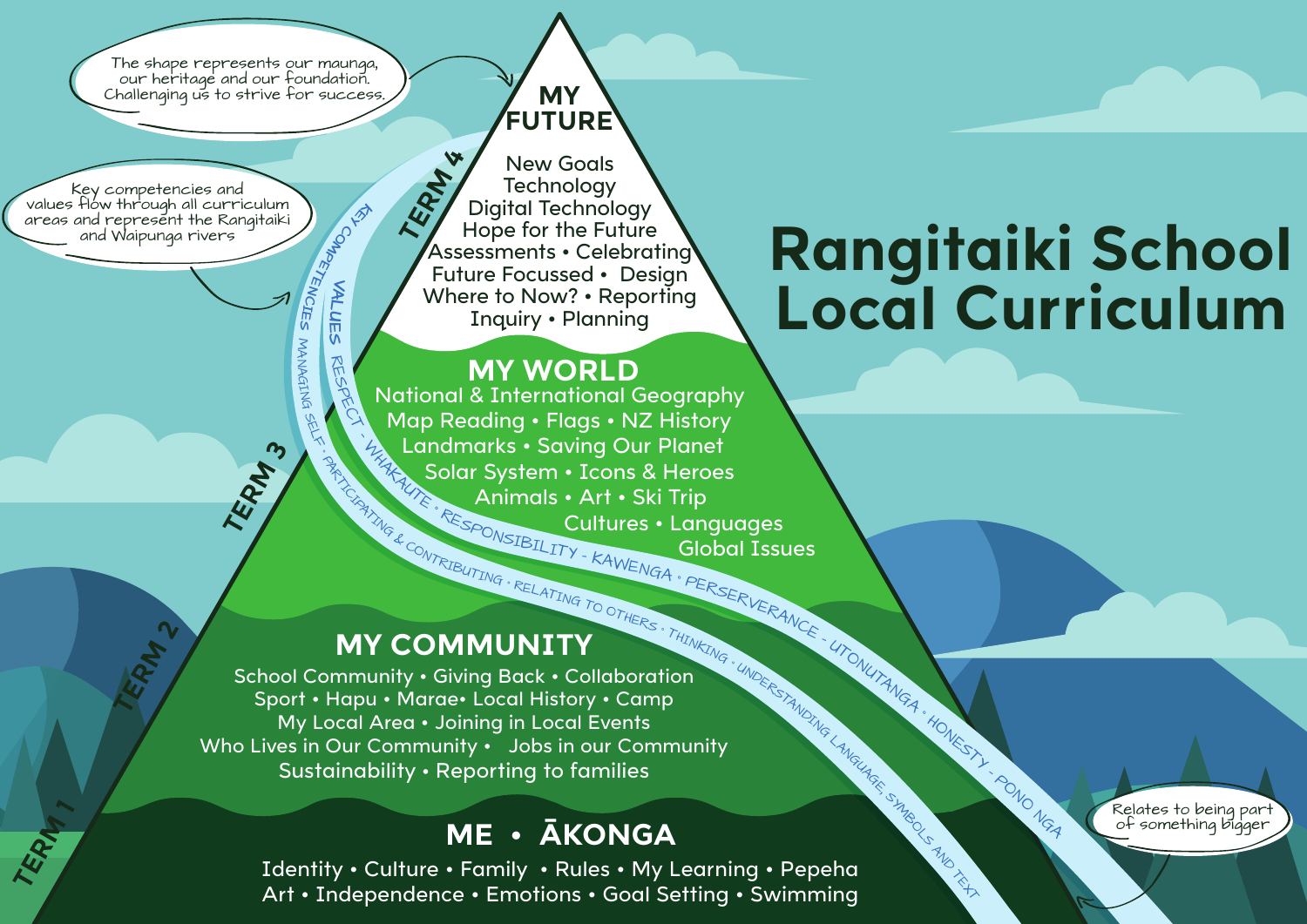### **Strategic Intentions**

| <b>Purpose</b>                                              | To provide accessible education to foster lifelong learning                                                                                                                                                                                                                                                                                                                                                                                                                                                                                                                                  |                                                                                                                                                                                                                                                                                                                                                                                                                                                                                                                          |  |  |  |  |  |
|-------------------------------------------------------------|----------------------------------------------------------------------------------------------------------------------------------------------------------------------------------------------------------------------------------------------------------------------------------------------------------------------------------------------------------------------------------------------------------------------------------------------------------------------------------------------------------------------------------------------------------------------------------------------|--------------------------------------------------------------------------------------------------------------------------------------------------------------------------------------------------------------------------------------------------------------------------------------------------------------------------------------------------------------------------------------------------------------------------------------------------------------------------------------------------------------------------|--|--|--|--|--|
| <b>Values</b>                                               | <b>Respect - Whaka ute</b><br>Responsibility - Kawa-nga                                                                                                                                                                                                                                                                                                                                                                                                                                                                                                                                      | Honesty - Pono nga<br>Perseverance - U tonu tanga                                                                                                                                                                                                                                                                                                                                                                                                                                                                        |  |  |  |  |  |
| <b>Principles</b>                                           | <b>Rangitaiki School culture that:</b><br><b>Ensures that every child succeeds to the best</b><br>of their ability<br>• Promotes a safe and secure environment<br>• Creates a school that is future focussed<br>• Fulfils the intent of the Treaty of Waitangi by<br>valuing and reflecting New Zealand's dual<br>cultural heritage as well as valuing cultural<br>diversity of all learners<br><b>.</b> Gives children opportunities and experiences within<br>and outside the school environment                                                                                           | • Interacts with its community and encourages<br>involvement<br>• Provides programmes meeting the National<br><b>Curriculum Statements and reflects the unique</b><br>local environment<br>• Teaches skills, which encourage good citizenship<br>and the ability to interact with others<br>. Will provide a positive co-operative and<br>supportive environment                                                                                                                                                         |  |  |  |  |  |
| <b>Māori dimensions</b><br>and Cultural<br><b>Diversity</b> | Rangitaiki School will develop procedures and<br>practices that reflect New Zealand's cultural diversity<br>Rangitaiki School will take all reasonable steps to<br>provide instruction in Tikanga (Maori culture) and<br>Te reo Maori (Maori language) for students who<br>identify as Maori on the school roll.<br>To achieve this, the school will:<br><b>.</b> Incorporate elements of tikanga and te reo into units<br>of work across all areas of the curriculum<br>• Use everyday greetings from the Maori language,<br>sign language and other languages of students<br>at our school | • Provide a culturally responsive education<br>• Use te reo classroom and playground instructions<br>• Learn about other cultures as part of our school<br>inquiry<br>• Ensure there are adequate resources to support<br>learning about other cultures<br>• Link in with Tuwharetoa and other agencies in Taupo<br>to further support Maori culture in our school<br>(through the Tuwharetoa Kawenata and the COL)<br><b>• Have regular contact with local Maori advisors in</b><br>the education department or locally |  |  |  |  |  |
| Motto                                                       | He Iwitahi e mahi ana. Working together as one.                                                                                                                                                                                                                                                                                                                                                                                                                                                                                                                                              |                                                                                                                                                                                                                                                                                                                                                                                                                                                                                                                          |  |  |  |  |  |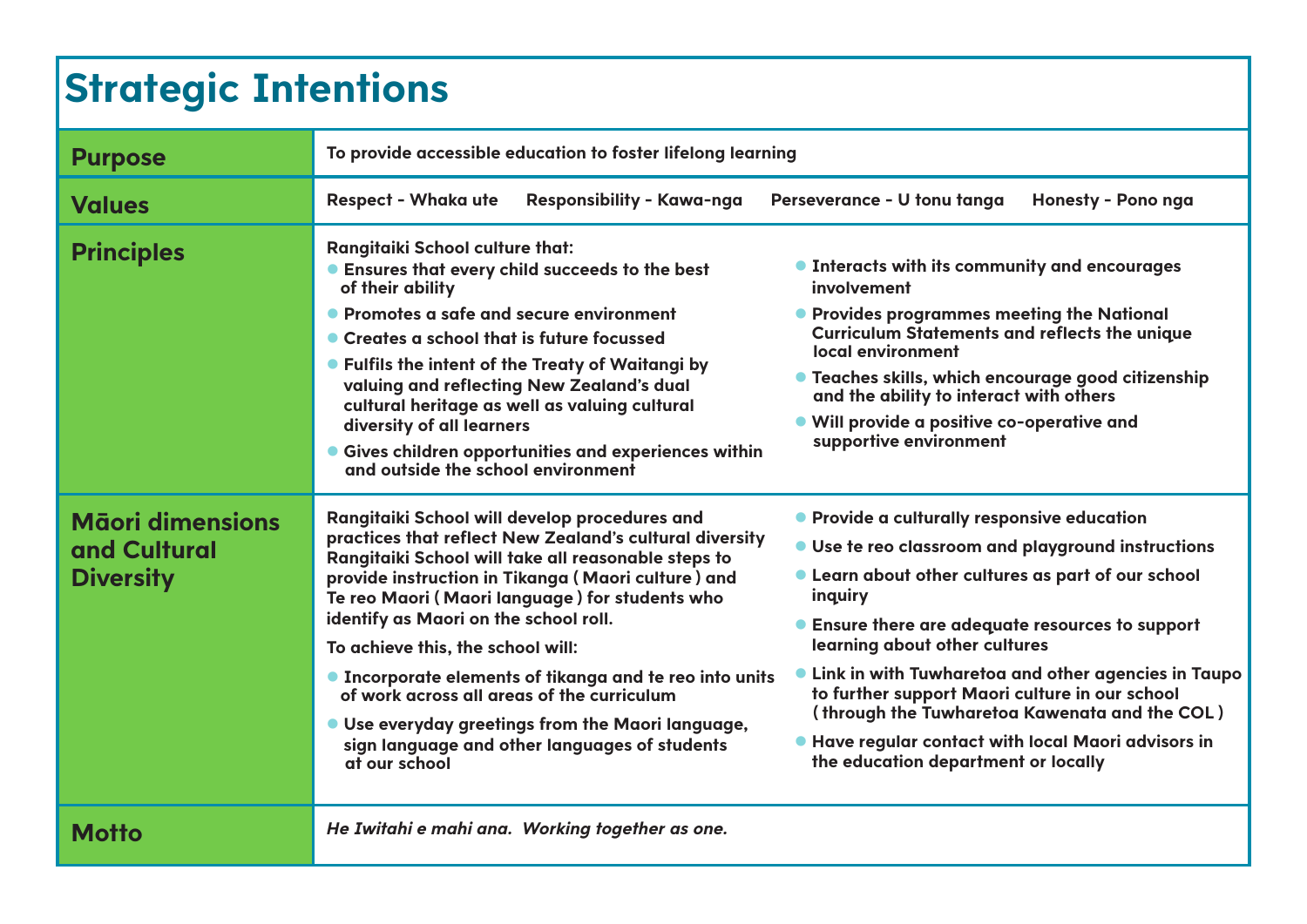### **Annual Goals 2021**

| Goal                                                                               | <b>How</b>                                                                                                                                                                                                                                                                                                               | Cost / Who                                                                                                                                                         | <b>Evaluation</b>                                                        |
|------------------------------------------------------------------------------------|--------------------------------------------------------------------------------------------------------------------------------------------------------------------------------------------------------------------------------------------------------------------------------------------------------------------------|--------------------------------------------------------------------------------------------------------------------------------------------------------------------|--------------------------------------------------------------------------|
| 1) Create a local and<br>culturally responsive<br>school                           | ● Build Te reo Māori for all staff / community<br>and students (PLD Course)<br>● Tuwharetoa cultural knowledge PLD - COL<br>• Research bush school / Agricultural school<br>(visit Taumaranui, Waikino schools)<br>. VL (virtual learning) online Te reo Māori<br>(research)<br>• Relaxed parent / teacher conversations | Staff / Community and students<br>Travel money / Koha \$400<br>Andrea plus board member<br>All students \$1500<br>Andrea/school community                          |                                                                          |
|                                                                                    | about "our" children's education<br>• Cultural responsive pedagogy COL                                                                                                                                                                                                                                                   | Andrea / staff - through COL                                                                                                                                       |                                                                          |
| 2) Build<br>relationships<br>with wider school<br>community                        | • Research different ways of reporting<br>information to parents<br>• Start up community newsletter again<br>• Social evenings and events once a term<br><b>• Tom Loughlin overnight Bush noho</b>                                                                                                                       | Andrea through CPPA<br>$\overline{\mathbf{?}}$<br>Andrea / BOT<br>\$805                                                                                            |                                                                          |
| 3) Develop<br>programme of<br>professional<br>development around<br>learners needs | • Writing - punctuation / spelling -<br>W.T.E. (COL)<br>• Reading (jnrs - Decodable text,<br>snr - reading for meaning, comp)<br>. Digital technology STEAM / STEM apply<br>for MOE PLD funding<br>● Te reo Māori PLD staff<br>• Board training for new board members<br>• Principal mentor                              | Purchase subscription for W.T.E.<br>\$138<br>W.T.E. resources \$300<br>Applied Feb 2021 80 hrs<br><b>STEAM resources \$500</b><br>\$?<br>\$2000 (budgeted in 2020) | Mid and End of year<br>annotated writing<br>samples. Moderated<br>by COL |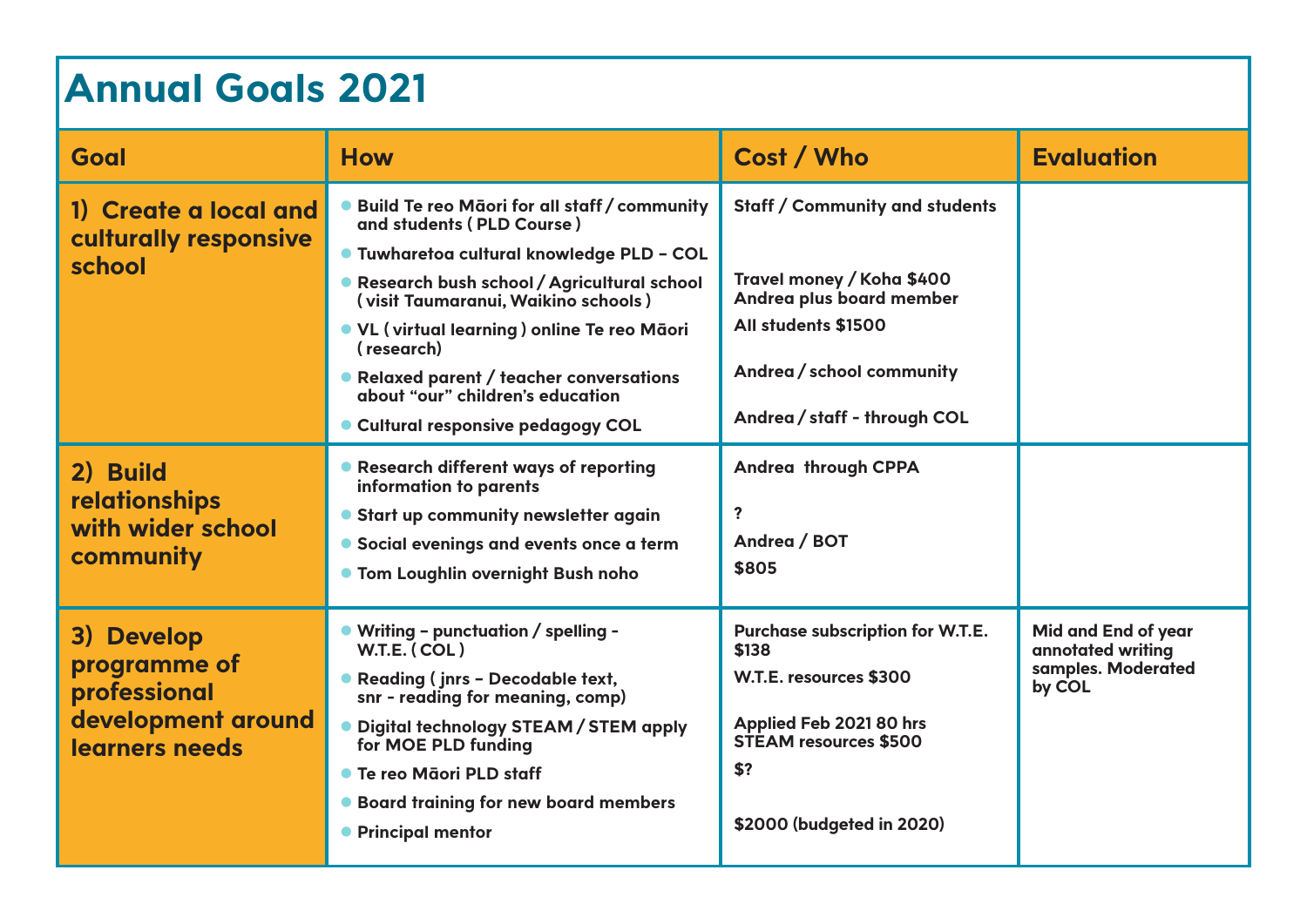| 4) Maintain property<br>/Use environment<br>for learning | STEM/STEAM in outdoor area integrating<br>digital technology<br>● Use bike track<br>• Loose part play in playground ( buy parts<br>to use)<br>• New obstacle course (fundraiser)<br>• New shade and sand for sandpit<br>• 10 y PP for school<br>• 10 y PP for house and flat<br>• Maintenance for existing playground<br>and school<br>• Security cameras installed x2<br>• Swimming lessons | <b>Applied for funding Feb 2021</b><br><b>Trolleys \$250 Feb 2021</b><br>\$2000 Fundraise<br>\$2000<br><b>Extra \$5000 for maintenance</b><br>man. Andrea / Chris<br>\$500<br>\$900 |  |
|----------------------------------------------------------|----------------------------------------------------------------------------------------------------------------------------------------------------------------------------------------------------------------------------------------------------------------------------------------------------------------------------------------------------------------------------------------------|-------------------------------------------------------------------------------------------------------------------------------------------------------------------------------------|--|
|                                                          |                                                                                                                                                                                                                                                                                                                                                                                              |                                                                                                                                                                                     |  |